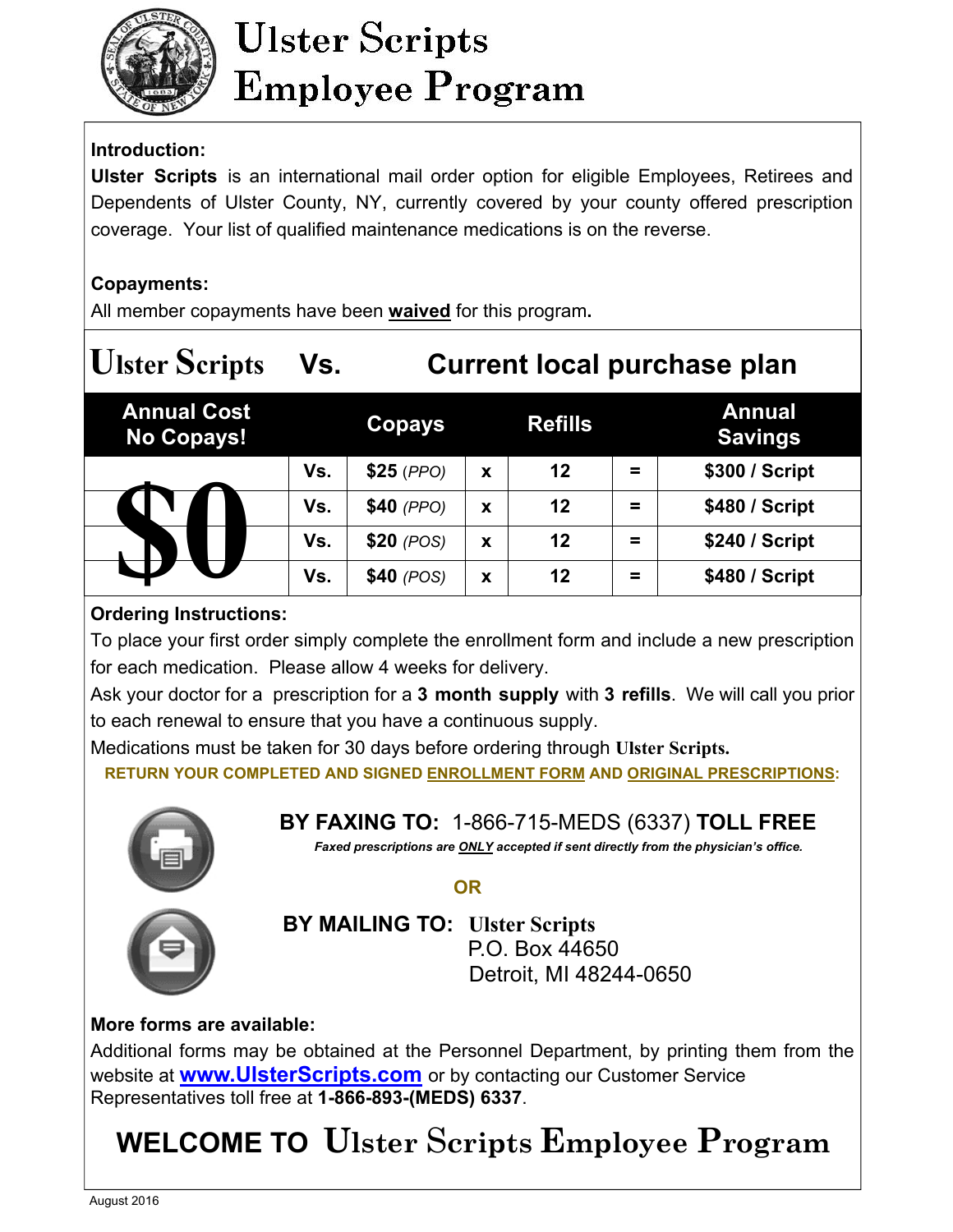

ABILIFY 2MG

ABILIFY 5MG ABILIFY 10MG ABILIFY 15MG ABILIFY 20MG ABILIFY 30MG ABILIFY DISCMELT 10MG ABILIFY DISCMELT 15MG ACTONEL 5MG ACTONEL 30MG ACTONEL 35MG ACTONEL 150MG ACZONE 5% ADCIRCA 20MG ADVAIR DISKUS 100MCG ADVAIR DISKUS 250MCG ADVAIR DISKUS 500MCG ADVAIR HFA 45/21MCG ADVAIR HFA 115/21MCG ADVAIR HFA 230/21MCG AFINITOR 2.5MG AFINITOR 5MG AFINITOR 10MG AGGRENOX 200/25MG ALOCRIL OPHTH 2% ALOMIDE 0.1% ALREX 0.2% ALVESCO 80MCG 100MCG ALVESCO 160MCG 200MCG AMITIZA 24MCG ANORO ELLIPTA 62.5/25MCG ANZEMET 100MG ARCAPTA NEOHALER 75MCG ARNUITY ELLIPTA 100MCG ARNUITY ELLIPTA 200MCG ASACOL HD 800MG<br>ASMANEX TWISTHALER 110MCG ASMANEX TWISTHALER 220MCG ATELVIA DR 35MG<br>ATRIPLA 600-200-300MG ATROVENT HFA 20UG AUBAGIO 14MG<br>AVANDAMET 2MG/500MG AVANDAMET 2MG/1000MG AVANDAMET 4MG/500MG AVANDAMET 4MG/1000MG AVANDIA 2MG AVANDIA 4MG AVANDIA 8MG AVODART 0.5MG AXERT 6.25MG<br>AXERT 12.5MG AZILECT 0.5MG AZILECT 1MG<br>AZOPT OPHTH DROPS 1% AZOR 20/5MG AZOR 40/5MG AZOR 40/10MG BACTROBAN NASAL OINT 2% BANZEL 200MG BANZEL 400MG BARACLUDE 0.5MG BARACLUDE 1MG BECONASE AQ 42MCG BENICAR 20MG BENICAR 40MG BENICAR HCT 20MG/12.5MG BENICAR HCT 40MG/12.5MG BENICAR HCT 40MG/25MG BENZACLIN PUMP BETIMOL 0.25% BETIMOL 0.5% BETOPTIC S OPHTH 0.25% BREO ELLIPTA 100/25MCG BREO ELLIPTA 200/25MCG BRILINTA 90MG BYSTOLIC 2.5MG BYSTOLIC 5MG BYSTOLIC 10MG BYSTOLIC 20MG CAMBIA 50MG CARDURA XL 4MG CARDURA XL 8MG CELEBREX 100MG CELEBREX 200MG CLIMARA PRO 0.045/0.015MG COMBIGAN 0.2-0.5% COMBIVENT RESPIMAT 20MCG/100MCG COMPLERA 200/25/300MG COVERA-HS 240MG CRESTOR 5MG CRESTOR 10MG CRESTOR 20MG CRESTOR 40MG DALIRESP 500MCG DETROL LA 2MG DETROL LA 4MG<br>DEXILANT DR 30MG DEXILANT DR 60MG DIFFERIN GEL 0.3%

### **Ulster Scripts Employee Program**

## DIPENTUM 250MG

DIVIGEL 0.5MG DIVIGEL 1MG DULERA 100MCG/5MCG DULERA 200MCG/5MCG DYMISTA NASAL SPRAY 137/50MCG EDARBI 40MG EDARBI 80MG EDARBYCLOR 40MG/12.5MG EDARBYCLOR 40MG/25MG EDURANT 25MG EFFIENT 5MG EFFIENT 10MG ELIDEL 1% ELIQUIS 2.5MG ELIQUIS 5MG ELMIRON 100MG EMADINE 0.05% EMTRIVA 200MG<br>ENABLEX 7.5MG ENABLEX 15MG ENTRESTO 24MG-26MG ENTRESTO 49MG-51MG ENTRESTO 97MG-103MG EPIDUO GEL PUMP 0.1%/2.5% EPIPEN 0.3MG EPIPEN JR 0.15MG EPZICOM ESTROGEL 0.06% EVISTA 60MG EXELON 3MG EXELON 6MG EXELON 4.6 MG/24HR EXELON 9.5MG/24HR EXELON 13.3MG/24HR EXFORGE HCT 160/12.5/5MG EXFORGE HCT 160/12.5/10MG EXFORGE HCT 160/25/5MG EXFORGE HCT 160/25/10MG EXFORGE HCT 320/25/10MG EXJADE 125MG EXJADE 250MG<br>EXJADE 500MG FARESTON 60MG FARXIGA 5MG FARXIGA 10MG FELDENE 10MG FELDENE 20MG FINACEA 15% FLOVENT 44MCG 50MCG FLOVENT 110MCG 125MCG FLOVENT 220MCG 250MCG FLOVENT DISKUS 100MCG FLOVENT DISKUS 250MCG FORADIL + AEROLIZER 12MCG FOSRENOL CHEW 500MG FOSRENOL CHEW 750MG FOSRENOL CHEW 1000MG FOSRENOL POWDER 750MG FOSRENOL POWDER 1000MG FROVA 2.5MG GELNIQUE 10% GILENYA 0.5MG GILOTRIF 20MG GILOTRIF 30MG GILOTRIF 40MG GLEEVEC 100MG GLEEVEC 400MG GLUCAGEN HYPOKIT 1MG GLUMETZA ER 1000MG INCRUSE ELLIPTA 62.5MCG INLYTA 1MG INLYTA 5MG INTELENCE 100MG INTELENCE 200MG INVEGA 3MG INVEGA 6MG INVEGA 9MG INVIRASE 500MG INVOKANA 100MG INVOKANA 300MG ISENTRESS 400MG JAKAFI 5MG JAKAFI 10MG JAKAFI 15MG JAKAFI 20MG JALYN 0.5MG/0.4MG JANUMET 50/500MG JANUMET 50/1000MG JANUMET XR 50MG/500MG JANUMET XR 50MG/1000MG JANUMET XR 100MG/1000MG JANUVIA 25MG JANUVIA 50MG<br>JANUVIA 100MG JARDIANCE 10MG JARDIANCE 25MG JENTADUETO 2.5MG/850MG JENTADUETO 2.5MG/1000MG JUBLIA 10%

## *For More Information: Call 1-866-893-MEDS (6337)*

KAZANO 12.5/1000MG LATUDA 20MG LATUDA 40MG LATUDA 60MG<br>LATUDA 80MG LATUDA 120MG LESCOL XL 80MG<br>LEXIVA 700MG<br>LIALDA 1.2GM LINZESS 145MCG LINZESS 290MCG LOCOID LIPOCREAM 0.1% LOTEMAX SUSPENSION 0.5% LUMIGAN OPHTH 0.01% MESTINON TS 180MG METROGEL PUMP 1% MIGRANAL NASAL SPRAY 4MG/ML MIRAPEX ER 0.375MG MIRAPEX ER 0.75MG MIRAPEX ER 1.5MG MIRAPEX ER 2.25MG MIRAPEX ER 3MG MIRAPEX ER 3.75MG MIRAPEX ER 4.5MG MIRVASO 0.33% MULTAQ 400MG MYRBETRIQ 25MG MYRBETRIQ 50MG NASONEX 50MCG NESINA 6.25MG NESINA 12.5MG NESINA 25MG NEUPRO 1MG NEUPRO 2MG NEUPRO 3MG NEUPRO 4MG NEUPRO 6MG NEUPRO 8MG NEXAVAR 200MG NEXIUM 20MG NEXIUM 40MG NEXIUM DR 10MG NIASPAN 500MG NIASPAN 750MG NIASPAN 1000MG<br>NORITATE CREAM 1% NORVIR TABLET 100MG OLYSIO 150MG OMNARIS NASAL SPRAY 50MCG ONGLYZA 2.5MG ONGLYZA 5MG ORACEA 40MG ORTHO-TRI-CYCLEN LO OTEZLA 30MG PATADAY 0.2% PATANOL OPHTH SOL 0.1% PENTASA 500MG PRADAXA 75MG PRADAXA 150MG PREMARIN 0.3MG PREMARIN 0.625MG PREMARIN 1.25MG PREMARIN VAG 0.625MG/GM PREMPRO 0.3/1.5MG PREMPRO 0.625MG/2.5MG PREMPRO 0.625MG/5MG PREVACID SOLUTAB 15MG PREVACID SOLUTAB 30MG PREZCOBIX 800MG/150MG PREZISTA 600MG PREZISTA 800MG PRISTIQ 50MG PRISTIQ 100MG PROTOPIC OINT 0.03% PROTOPIC OINT 0.1% QVAR 40 MCG 50MCG QVAR 80 MCG 100MCG RANEXA 500MG RAPAFLO 4MG RAPAFLO 8MG RELPAX 20MG RELPAX 40MG RENAGEL 800MG RENVELA 800MG RESTASIS 0.05% RHINOCORT AQ 32MCG SAPHRIS 5MG SAPHRIS 10MG SEREVENT DISKUS 50MCG SEROQUEL XR 50MG SEROQUEL XR 150MG SEROQUEL XR 200MG SEROQUEL XR 300MG SEROQUEL XR 400MG SPIRIVA 18MCG<br>SPIRIVA RESPIMAT 2.5MCG SPRYCEL 20MG SPRYCEL 50MG SPRYCEL 70MG

STIOLTO RESPIMAT 2.5/2.5MCG STIVARGA 40MG STRATTERA 10MG STRATTERA 18MG STRATTERA 25MG STRATTERA 40MG STRATTERA 60MG STRATTERA 80MG STRATTERA 100MG STRIBILD SUSTIVA 50MG SUSTIVA 200MG SUSTIVA 600MG<br>SYNAREL NASAL TARKA 2/180MG TARKA 4/240MG<br>TASIGNA 150MG TASIGNA 200MG TAZORAC CREAM 0.05% TAZORAC CREAM 0.1% TAZORAC GEL 0.05% TAZORAC GEL 0.1% TECFIDERA 120MG TECFIDERA 240MG TEKTURNA 150MG TEKTURNA 300MG TEKTURNA HCT 150-12.5MG TEKTURNA HCT 300-12.5MG TEKTURNA HCT 300-25MG TEVETEN HCT 600/12.5MG TIVICAY 50MG<br>TOBREX OINT 0.3% TOVIAZ 4MG TOVIAZ 8MG<br>TRACLEER 62.5MG TRACLEER 125MG TRADJENTA 5MG TRAVATAN Z OPHTH SOL 0.004% TRIBENZOR 20/5/12.5MG TRIBENZOR 40/5/12.5MG TRIBENZOR 40/5/25MG TRIBENZOR 40/10/12.5MG TRIBENZOR 40/10/25MG TRINTELLIX 5MG TRINTELLIX 10MG TRINTELLIX 20MG TRIUMEQ TABLET TRUVADA 200-300MG<br>TUDORZA PRESSAIR 400MCG TWYNSTA 40/5MG TWYNSTA 40/10MG TWYNSTA 80/5MG TWYNSTA 80/10MG TYZEKA 600MG<br>ULORIC 80MG VAGIFEM 10MCG VENTOLIN HFA 90MCG VERAMYST 27.5MCG VESICARE 5MG VESICARE 10MG VIMOVO 375/20MG VIMOVO 500/20MG VIRAMUNE XR 400MG VIREAD 300MG VIVELLE-DOT 25MCG VIVELLE-DOT 37.5MCG VIVELLE-DOT 50MCG VIVELLE-DOT 75MCG VIVELLE-DOT 100MCG VOLTAREN GEL VYTORIN 10/10MG<br>VYTORIN 10/20MG VYTORIN 10/40MG VYTORIN 10/80MG WELCHOL 625MG XALKORI 200MG XALKORI 250MG XARELTO 10MG XARELTO 15MG XARELTO 20MG XELJANZ 5MG XENICAL 120MG XIGDUO XR 10/500MG XIGDUO XR 10/1000MG XTANDI 40MG ZELAPAR 1.25MG ZELBORAF 240MG ZETIA 10MG ZIAGEN 300MG ZOMIG NASAL SPRAY 5MG ZORTRESS 0.25MG ZORTRESS 0.5MG ZORTRESS 0.75MG ZOVIRAX CREAM 5% ZYCLARA 3.75% ZYTIGA 250MG

 *This list is subject to change. Please call 1-866-893-6337 toll free to verify the availability of your medication through this program.* 

SPRYCEL 100MG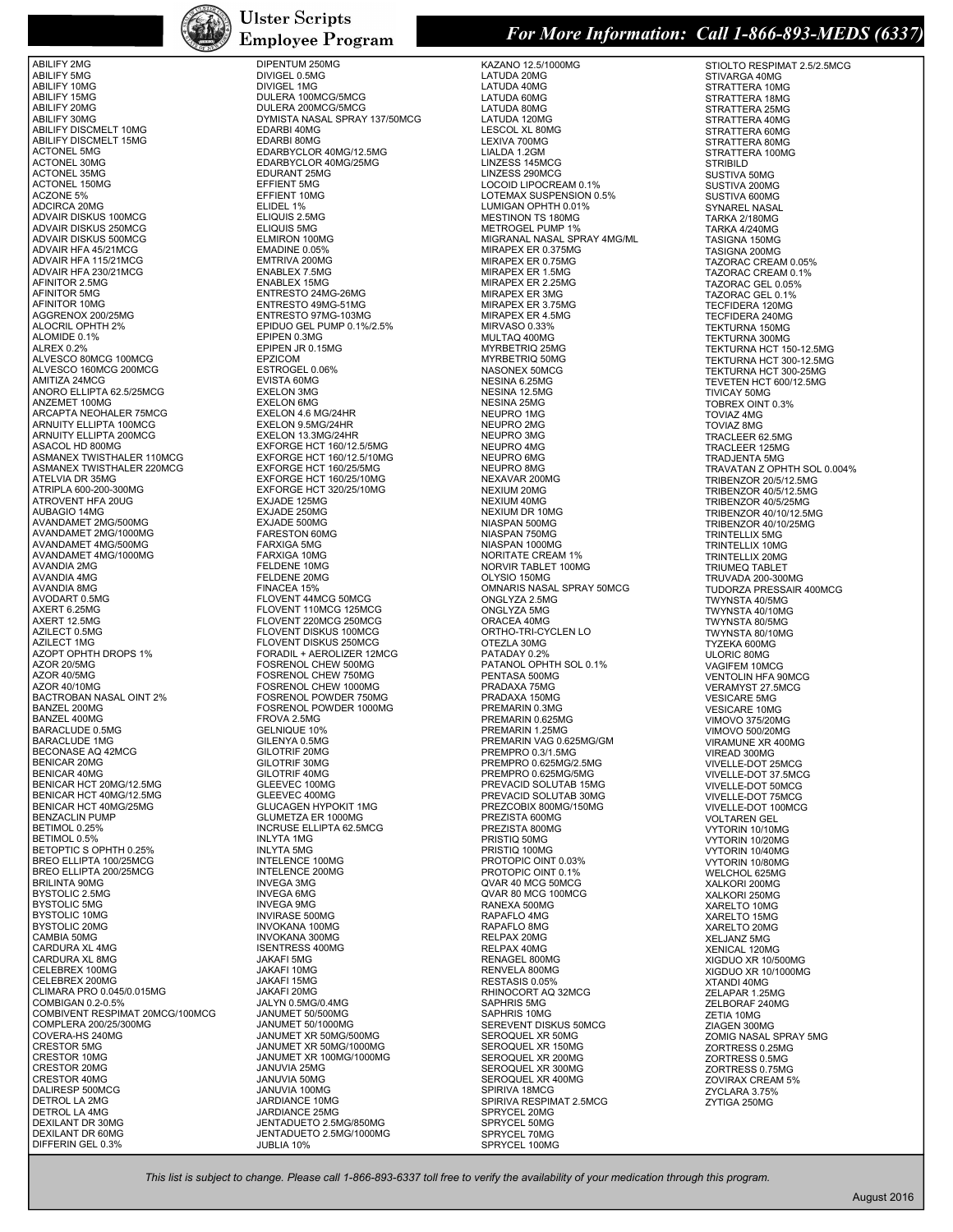# **Ulster Scripts Employee Program**

**Member/Spouse/Dependent Enrollment Form** 

*FAX* **DIRECTLY FROM YOUR DOCTOR'S OFFICE WITH YOUR PRESCRIPTION(S) TOLL-FREE TO: 1-866-715-(MEDS) 6337 OR MEMBER ID #:** 

*MAIL* **TO:** *Ulster Scripts***, P.O. BOX 44650, DETROIT, MI., 48244-0650 PHONE TOLL-FREE: 1-866-893-(MEDS) 6337** 

| MAIL TO: <i>Ulster Scripts</i> , P.O. BOX 44650, DETROIT, MI., 48244-0650 PHONE TOLL-FREE: 1-866-893-(MEDS) 6337                                                                                                                                                                                                                                                                                                                                                                                                                                                                                                                                                 |                                                          |                                                                              |                                     |  |  |  |  |
|------------------------------------------------------------------------------------------------------------------------------------------------------------------------------------------------------------------------------------------------------------------------------------------------------------------------------------------------------------------------------------------------------------------------------------------------------------------------------------------------------------------------------------------------------------------------------------------------------------------------------------------------------------------|----------------------------------------------------------|------------------------------------------------------------------------------|-------------------------------------|--|--|--|--|
| <b>PATIENT INFORMATION:</b><br>Birthdate _______________________<br><b>DD/MM/YYYY</b>                                                                                                                                                                                                                                                                                                                                                                                                                                                                                                                                                                            | <b>Q</b> MEMBER<br><b>Q</b> SPOUSE<br><b>Q</b> DEPENDENT | <b>NOTE:</b><br>Please request a 3-month supply                              |                                     |  |  |  |  |
| Phone (Home)<br>Phone (Work or Cell)                                                                                                                                                                                                                                                                                                                                                                                                                                                                                                                                                                                                                             |                                                          | of medication with 3 refills.                                                |                                     |  |  |  |  |
| <b>First Name (please print)</b><br>Initial<br><b>Last Name</b>                                                                                                                                                                                                                                                                                                                                                                                                                                                                                                                                                                                                  |                                                          | <b>New-to-you</b> medications must be<br>domestically prescribed, filled and |                                     |  |  |  |  |
| <b>Street Address</b>                                                                                                                                                                                                                                                                                                                                                                                                                                                                                                                                                                                                                                            |                                                          | taken for a period of no less than<br>30 days.                               |                                     |  |  |  |  |
| <b>City/State</b><br>Zip Code                                                                                                                                                                                                                                                                                                                                                                                                                                                                                                                                                                                                                                    |                                                          |                                                                              |                                     |  |  |  |  |
| List all prescription, non-prescription, over-the-counter<br>medications, herbal, nutritional and vitamin supplements and<br><b>their strengths.</b> Ex. Crestor (This is NOT a prescription.)                                                                                                                                                                                                                                                                                                                                                                                                                                                                   | <b>Strength</b><br>Ex. $10 mg$                           | <b>Reason for Taking</b><br>Ex. Cholesterol                                  | <b>Daily Use</b><br>Ex. Twice Daily |  |  |  |  |
|                                                                                                                                                                                                                                                                                                                                                                                                                                                                                                                                                                                                                                                                  |                                                          |                                                                              |                                     |  |  |  |  |
|                                                                                                                                                                                                                                                                                                                                                                                                                                                                                                                                                                                                                                                                  |                                                          |                                                                              |                                     |  |  |  |  |
|                                                                                                                                                                                                                                                                                                                                                                                                                                                                                                                                                                                                                                                                  |                                                          |                                                                              |                                     |  |  |  |  |
|                                                                                                                                                                                                                                                                                                                                                                                                                                                                                                                                                                                                                                                                  |                                                          |                                                                              |                                     |  |  |  |  |
|                                                                                                                                                                                                                                                                                                                                                                                                                                                                                                                                                                                                                                                                  |                                                          |                                                                              |                                     |  |  |  |  |
|                                                                                                                                                                                                                                                                                                                                                                                                                                                                                                                                                                                                                                                                  |                                                          |                                                                              |                                     |  |  |  |  |
| MEDICAL HISTORY (If you require more space, please attach a separate piece of paper.)<br>$\square$ Male<br>$\square$ Female                                                                                                                                                                                                                                                                                                                                                                                                                                                                                                                                      |                                                          |                                                                              |                                     |  |  |  |  |
| Operations: e.g., Hysterectomy, Gall bladder, Heart operations, etc. ______________________________<br>(i)                                                                                                                                                                                                                                                                                                                                                                                                                                                                                                                                                       |                                                          |                                                                              |                                     |  |  |  |  |
|                                                                                                                                                                                                                                                                                                                                                                                                                                                                                                                                                                                                                                                                  |                                                          |                                                                              |                                     |  |  |  |  |
| Hospitalizations: (stays in hospital during the past 5 years)<br>Mospitalizations: (stays in hospital during the past 5 years)<br>Mospitalizations: (stays in hospital during the past 5 years)<br>(ii)                                                                                                                                                                                                                                                                                                                                                                                                                                                          |                                                          |                                                                              |                                     |  |  |  |  |
|                                                                                                                                                                                                                                                                                                                                                                                                                                                                                                                                                                                                                                                                  |                                                          |                                                                              |                                     |  |  |  |  |
|                                                                                                                                                                                                                                                                                                                                                                                                                                                                                                                                                                                                                                                                  |                                                          |                                                                              |                                     |  |  |  |  |
| (iii) Present illness: (ongoing) e.g., Diabetes, Heart disease, Osteoporosis, etc. _________________                                                                                                                                                                                                                                                                                                                                                                                                                                                                                                                                                             |                                                          |                                                                              |                                     |  |  |  |  |
|                                                                                                                                                                                                                                                                                                                                                                                                                                                                                                                                                                                                                                                                  |                                                          |                                                                              |                                     |  |  |  |  |
|                                                                                                                                                                                                                                                                                                                                                                                                                                                                                                                                                                                                                                                                  |                                                          |                                                                              |                                     |  |  |  |  |
| (iv) Drug allergies: $\Box$ NO $\Box$ YES If yes, please specify:                                                                                                                                                                                                                                                                                                                                                                                                                                                                                                                                                                                                |                                                          |                                                                              |                                     |  |  |  |  |
|                                                                                                                                                                                                                                                                                                                                                                                                                                                                                                                                                                                                                                                                  |                                                          |                                                                              |                                     |  |  |  |  |
| AUTHORIZATION IF THE PATIENT IS A DEPENDENT CHILD UNDER AGE 18<br>I certify this to be a true and accurate statement of my Dependent's medical history. I confirm that he/she has been, and will be, regularly<br>monitored by a U.S. Physician and has had a physical examination within the past 12 months. I verify that he/she has taken the above listed<br>medications for a period of more than 30 days. I certify that I have read, understand and agree to the Terms of Agreement on the reverse, or in<br>absence, confirm it was read and understood on the website prior to signature, and that the information provided above is accurate and true. |                                                          |                                                                              |                                     |  |  |  |  |
| Parent's/Guardian's Signature<br>Date:<br>(DD/MM/YY)                                                                                                                                                                                                                                                                                                                                                                                                                                                                                                                                                                                                             |                                                          |                                                                              |                                     |  |  |  |  |
| AUTHORIZATION IF THE PATIENT IS THE MEMBER, SPOUSE OR A DEPENDENT CHILD AGE 18 AND OVER<br>I certify that I have read, understand and agree to the Terms of Agreement on the reverse, or in absence, confirm it was read and understood on<br>the website prior to signature, and that the information provided by me is accurate and true.                                                                                                                                                                                                                                                                                                                      |                                                          |                                                                              |                                     |  |  |  |  |
| <b>Patient Signature:</b>                                                                                                                                                                                                                                                                                                                                                                                                                                                                                                                                                                                                                                        |                                                          | Date:                                                                        | (DD/MM/YY)                          |  |  |  |  |